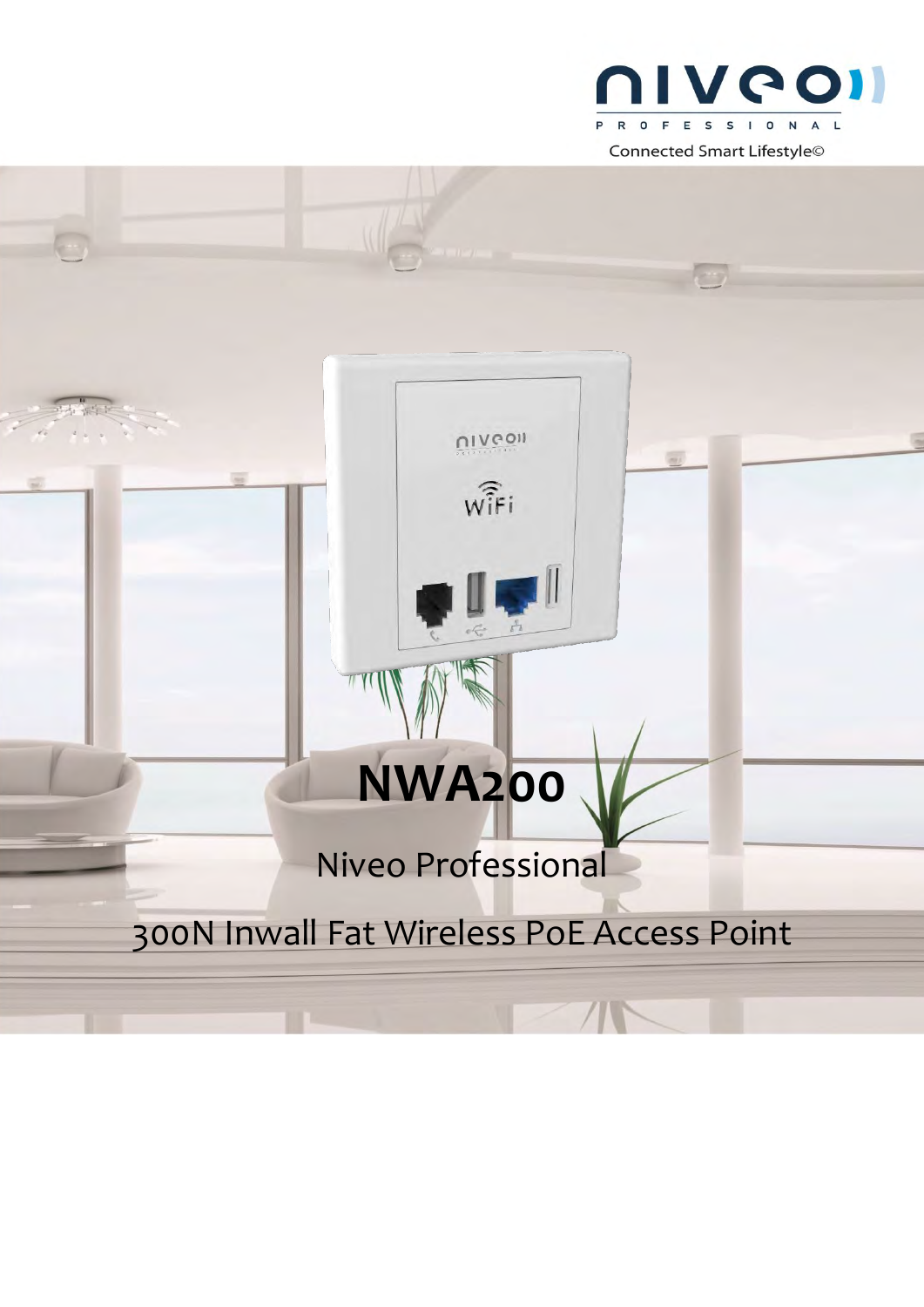

### **NWA200 Inwall Fat Wireless PoE Access Point**

The Niveo Professional NWA200 Wireless Access Point is specifically designed to operate in setups for both Residential and Commercial applications. It is especially well suited for school centres, univertity dormitories, guest houses, hotel rooms and apartment buildings. The optimal signal of the wireless radio module assures full coverage, whether in old buildings or modern structures. The AP also has a RJ45 socket for deployment of IP-TV, IP-Phone or IP Cams. An RJ11 socket is provided for conventional telephone systems. The NWA200 provides a 5V 500mA USB charger output port.

 The very stable operating devices minimize the occurrence of auto resets and prevent faulty start-ups after resetting. The flexible and simple web interface facilitates a fast, time saving configuration process for the installer.

#### *Designed with the End-user in mind*

The AP is designed with the End-user in mind. The NWA200 uses a standard 86 x 86 mm wall plate and can leverage existing 86mm network panel covers or standard 1 U back boxes, thus limiting extensive installers construction skills. Ready to fit in existing outlets, the NWA200 can be a value add to every decoration.

#### *Simulated roaming*

Niveo Professional's "*Simulated Roaming*" technology allows for the roaming of client devices between the AP's without the need for expensive Access Controllers.

The Access Points are built to make life of the installer easier. The NWA200 fits in any 86 x86 mm standard wall plate.

The NWA200 is powered fully with PoE (*Power over Ethernet*), avoiding the need for power cabling throughout the building.

The managed Access Points can be configured in up to 2 separate SSID's, to allow for simulating different wireless networks like a *guest network*. These networks can be configured to give different users, different rights that are specific to each user and their individual needs (e.g. access the network or dedicated parts of the network, access of internet or intranet, use of VoIP, streaming video, etc.).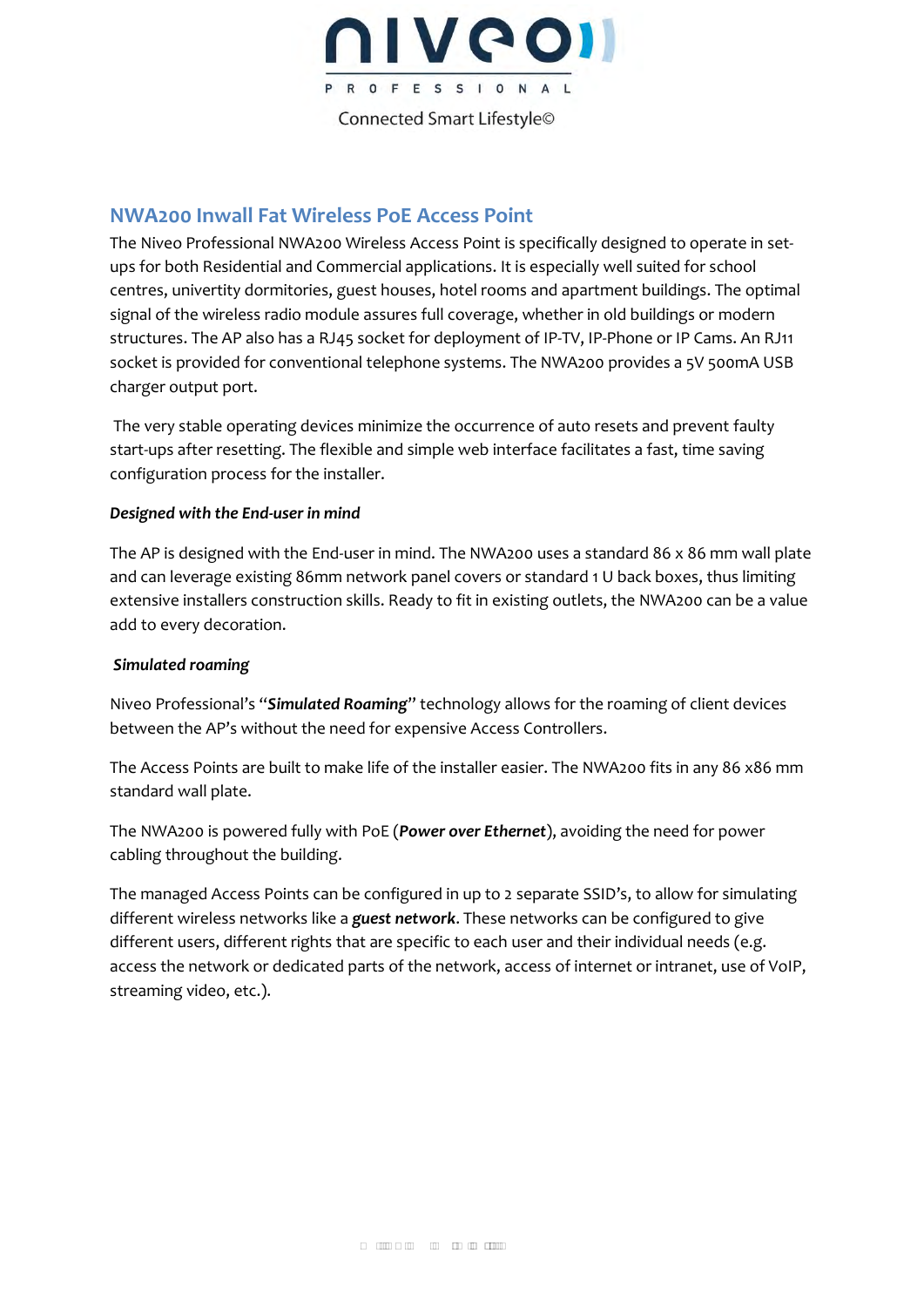

## **Applications**

The NWA200 300N FAT Wireless Access Point can be deployed in a wide array of situations for both residential and commercial applications.



## **Network Topology**

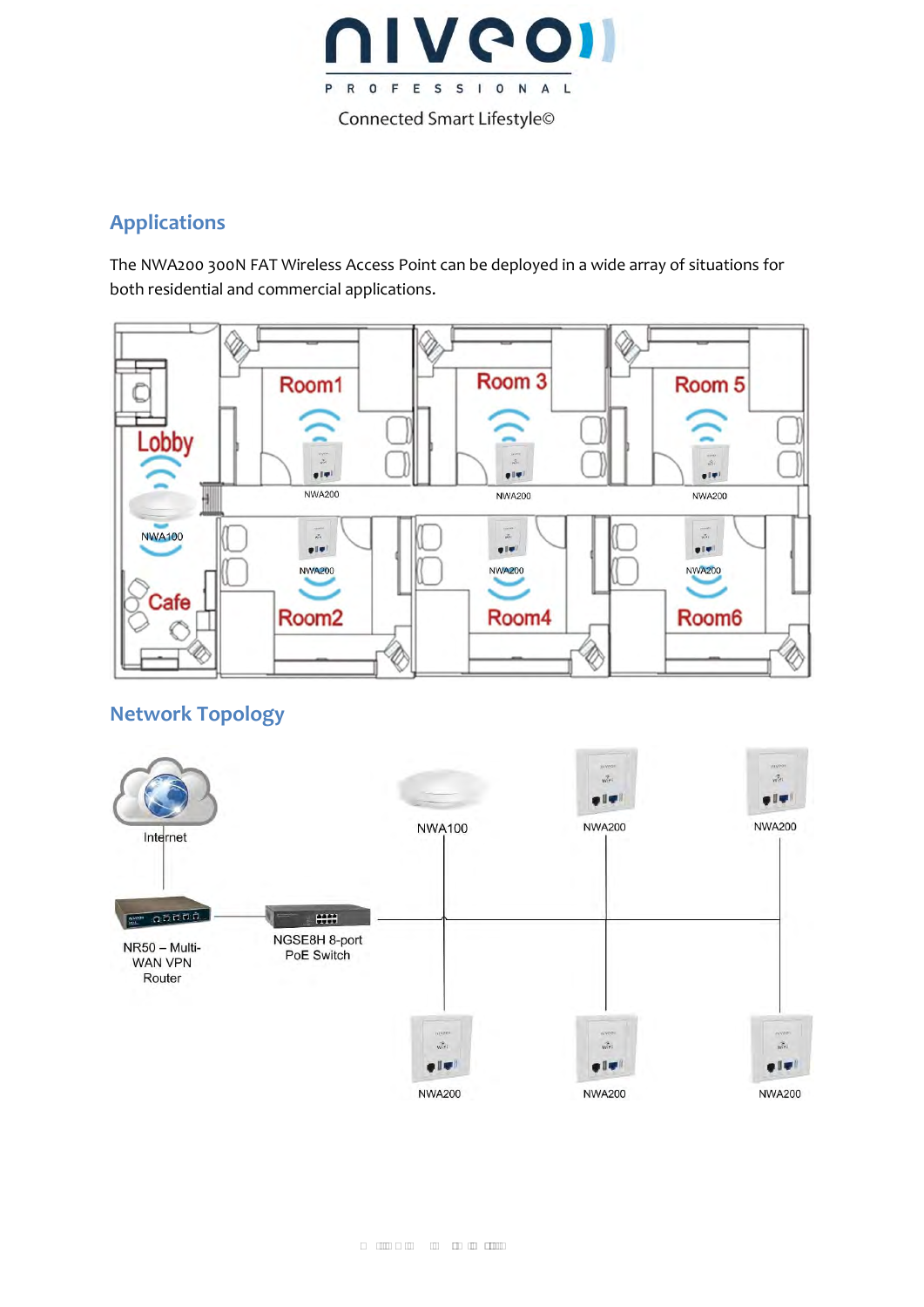

## Specification

| Product                                     | <b>NWA200</b>                                                          |
|---------------------------------------------|------------------------------------------------------------------------|
|                                             | 300N Inwall Fat Wireless PoE Access point                              |
| <b>Interfaces</b>                           | 2 * FE LAN Ports                                                       |
|                                             | 1 * RJ11 Telephone socket                                              |
|                                             | 1 * USBv2.0                                                            |
| <b>WiFi Antennas</b>                        | 2*3dbi omni-directional antennas                                       |
| Power                                       | 802.3af PoE. Max power 9W                                              |
| Frequency                                   | $2.4$ Ghz - 2.483 Ghz                                                  |
| <b>Maximum Transit Power</b>                | 18dbm                                                                  |
| <b>Wireless Basic Settings</b>              | <b>Multiple SSID</b>                                                   |
|                                             | Enable/ Disable Wireless Radio                                         |
|                                             | <b>Wireless Client Issolation</b>                                      |
|                                             | <b>Wireless Access Control</b>                                         |
|                                             | <b>Wireless Client list</b>                                            |
|                                             | <b>SSID-to VLAN Tagging</b>                                            |
| <b>Wireless Security Settings</b>           | 64/128 WEP, WPA-PSK, WPA2-PSK, WPA, WPA2,<br><b>WPA &amp; WPA2-PSK</b> |
| <b>Maximum Concurrent</b><br><b>Clients</b> | 12                                                                     |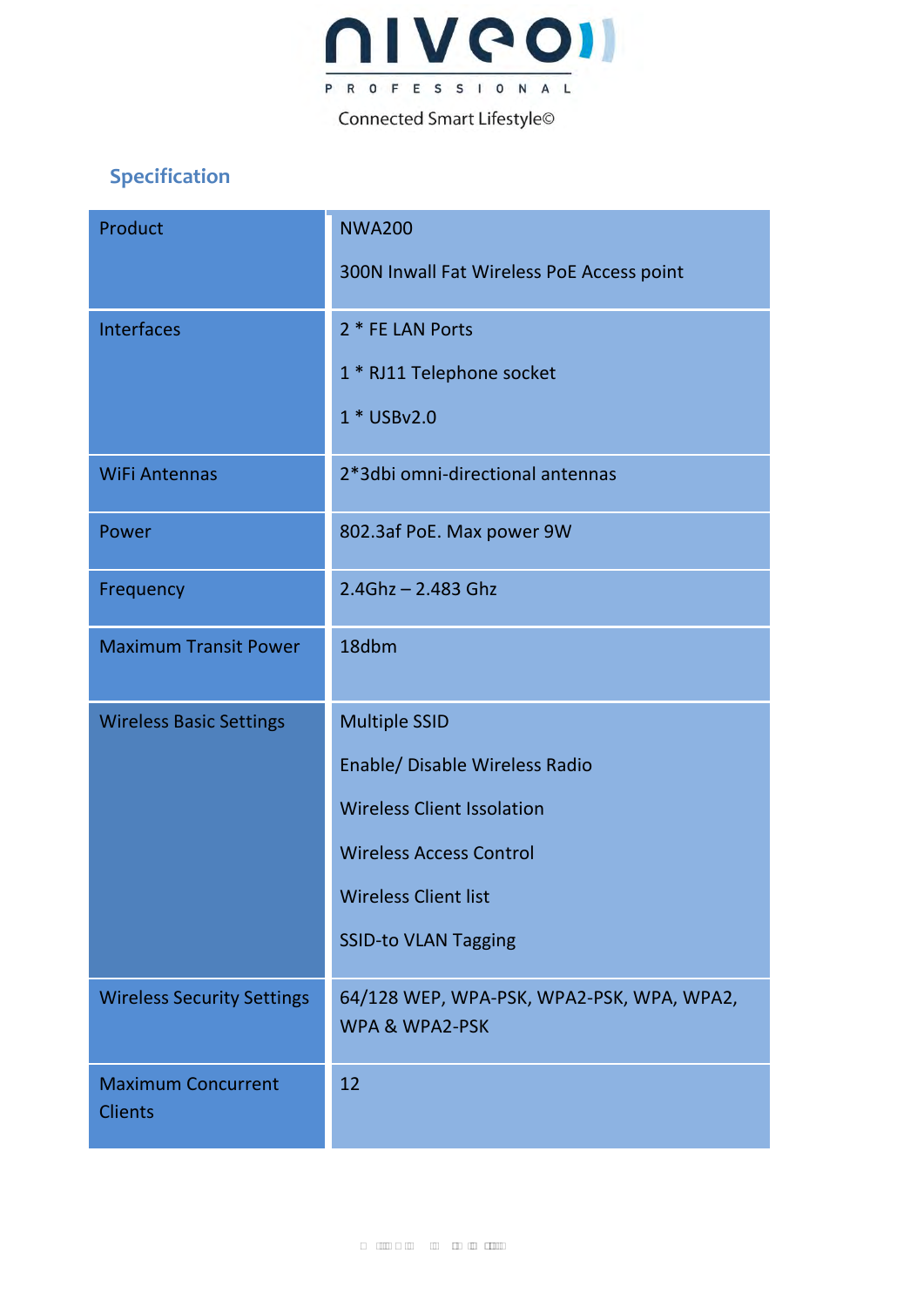

Connected Smart Lifestyle<sup>©</sup>

| <b>LAN Settings</b>          | Static IP/ Dynamic IP           |
|------------------------------|---------------------------------|
| <b>DHCP Server</b>           | <b>DHCP Server, Client list</b> |
| <b>VPN Pass-Through</b>      | PPTP, L2TP                      |
| <b>Operating Temperature</b> | $-10^{\circ}$ C ~45°C           |
| <b>Operating Humidity</b>    | 10%-90% non-condensing          |
| <b>Certifications</b>        | FCC, CE, Rohs, GOS-R            |